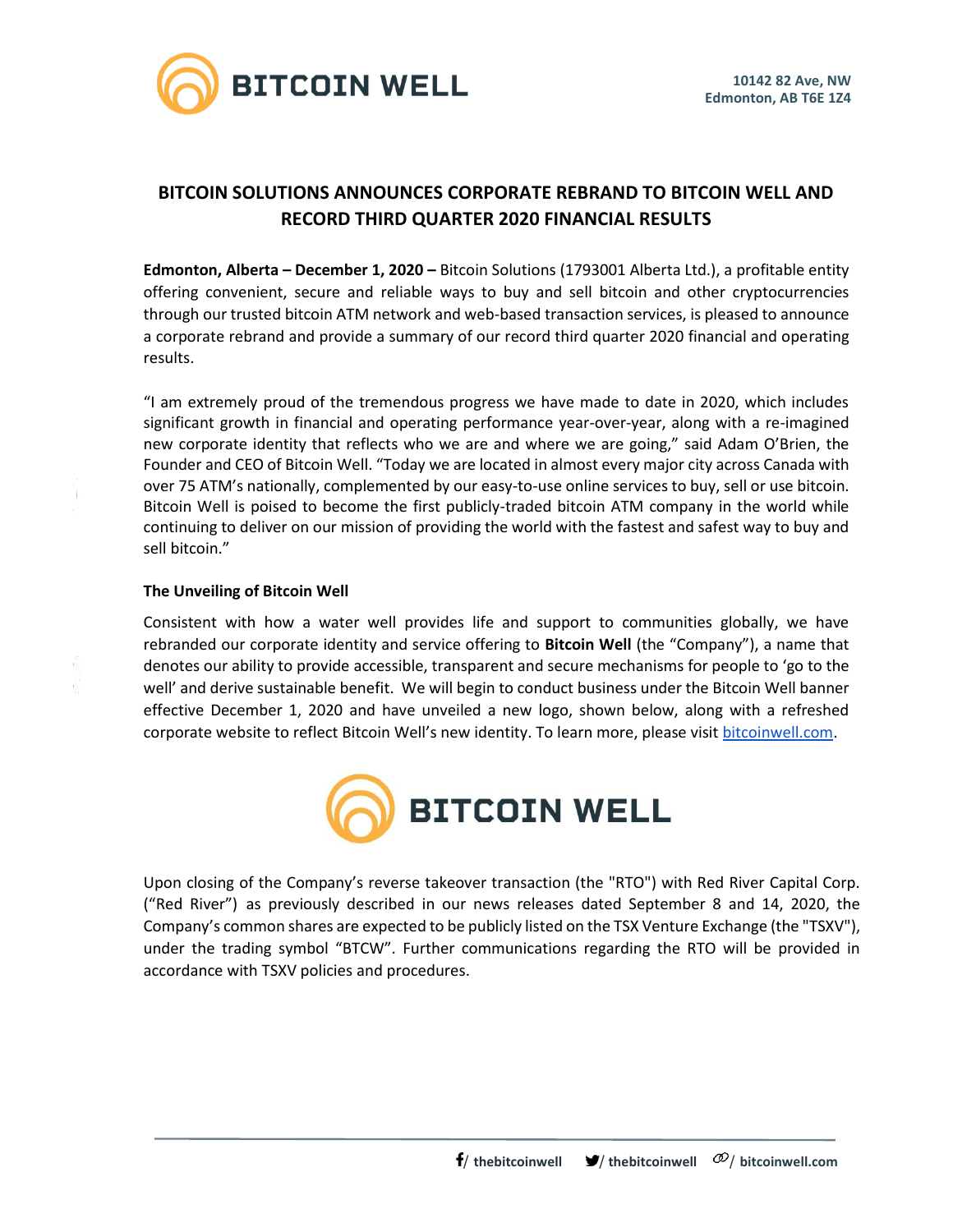## **Record Q3 and Year-to-Date 2020 Highlights**

We are also proud to share select financial and operational results for the three and nine months ended September 30, 2020, both record periods for Bitcoin Well.

● Sales revenue increased 185% to \$29.1 million for the first nine months of 2020 relative to the same period in 2019, while Q3 2020 sales revenue increased 286% over Q3 2019 to \$14.6 million.

● Gross margin totaled \$3.5 million for the first nine months of 2020, reflecting 246% growth over the first nine months of 2019, while Q3 2020 gross margin was \$1.8 million, a 551% increase over Q3 2019.

● Adjusted EBITDA in the first nine months of 2020 totaled \$1.0 million, 358% higher than the same period in 2019, with Q3 2020 Adjusted EBITDA totaling \$726,666 , or 3,549% higher than Q3 2019.

● Cash balance of \$2.5 million as at September 30, 2020.

● Added 16 new ATMs during the third quarter which contributed to the Company's current total of 79 machines installed across Canada as at December 1, 2020.

● Recorded average monthly revenue per machine of over \$49,500 in Q3 2020, with an average transaction size per machine of \$988.

The Company's Financial Statements and Notes, as well as Management's Discussion and Analysis ("MD&A") for the three and nine months ended September 30, 2020 are available on the Company's website.

#### **About Bitcoin Well**

Bitcoin Well offers convenient, secure and reliable ways to buy and sell bitcoin and other cryptocurrencies through a trusted bitcoin ATM network and suite of web-based transaction services. We are profitable and positioned to become the first publicly traded bitcoin ATM company, with an aggressive consolidation strategy to deliver accretive and cost-effective expansion in North America and globally. As leaders of the longest-running, founder-led bitcoin ATM company, our management brings deep operational capabilities that span the entire value chain along with access to proprietary, cutting-edge software development that supports further expansion.

#### **Contact Information**

For further information, please contact:

**BITCOIN WELL** 

**Bitcoin Well** 10142 82 Avenue NW Edmonton, AB T6E 1Z4

bitcoinwell.com